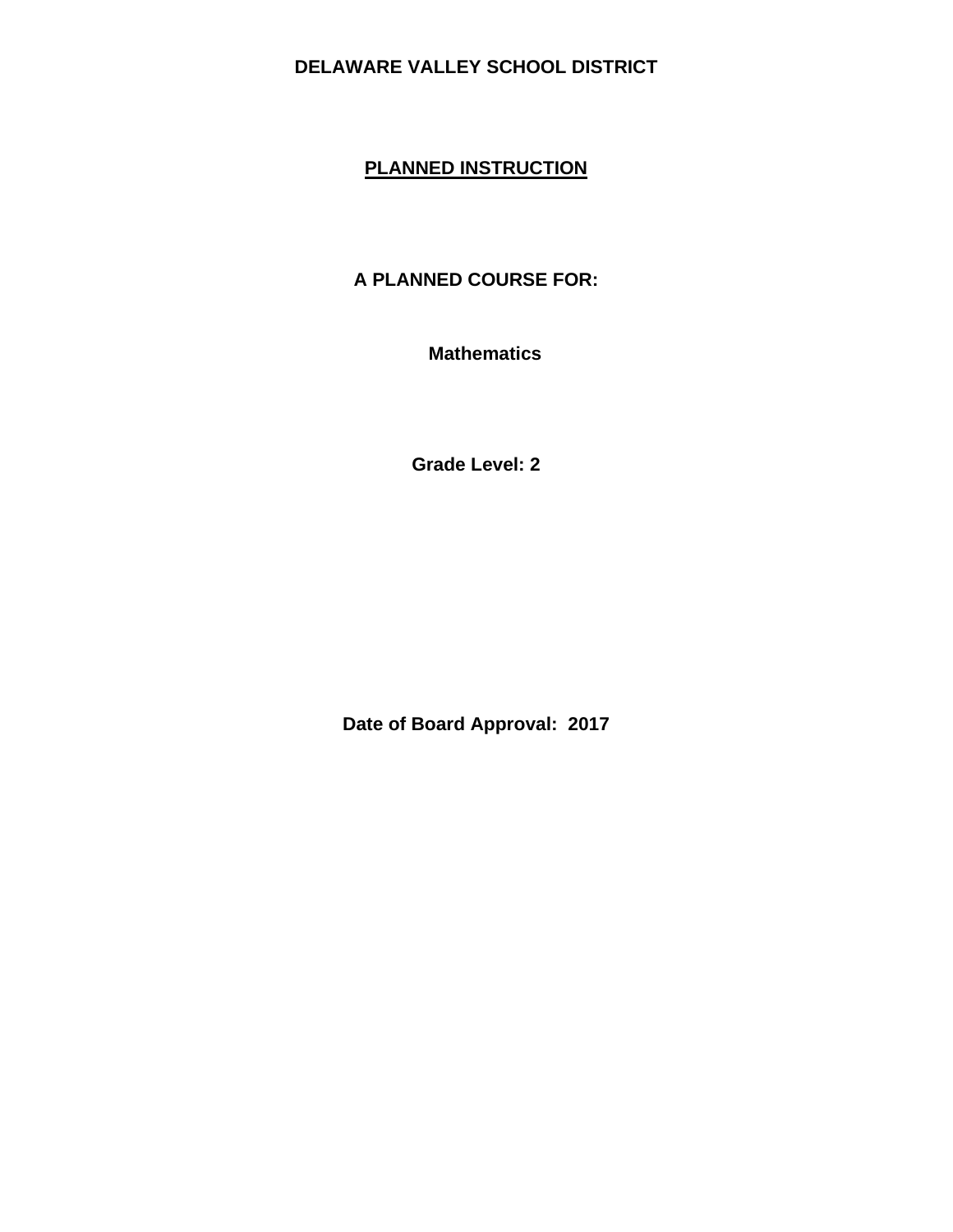# **Planned Instruction**

**Title of Planned Instruction:** Grade 2 Mathematics

**Subject Area:** Mathematics **Grade(s):** 2

**Course Description:** The following is the district's plan for the implementation of key instruction of PA Core Standards for mathematics. The focus is on number concepts, numbers to 1,000, basic facts and relationships, 2-digit addition and subtraction, money, time, length using customary units, geometry, fraction concepts, data, and 3-digit addition and subtraction.

**Time/Credit for the Course:** Full Course 1 year

**Curriculum Writing Committee:** Wendy LaPadula, Paige Fean, Elina Ramella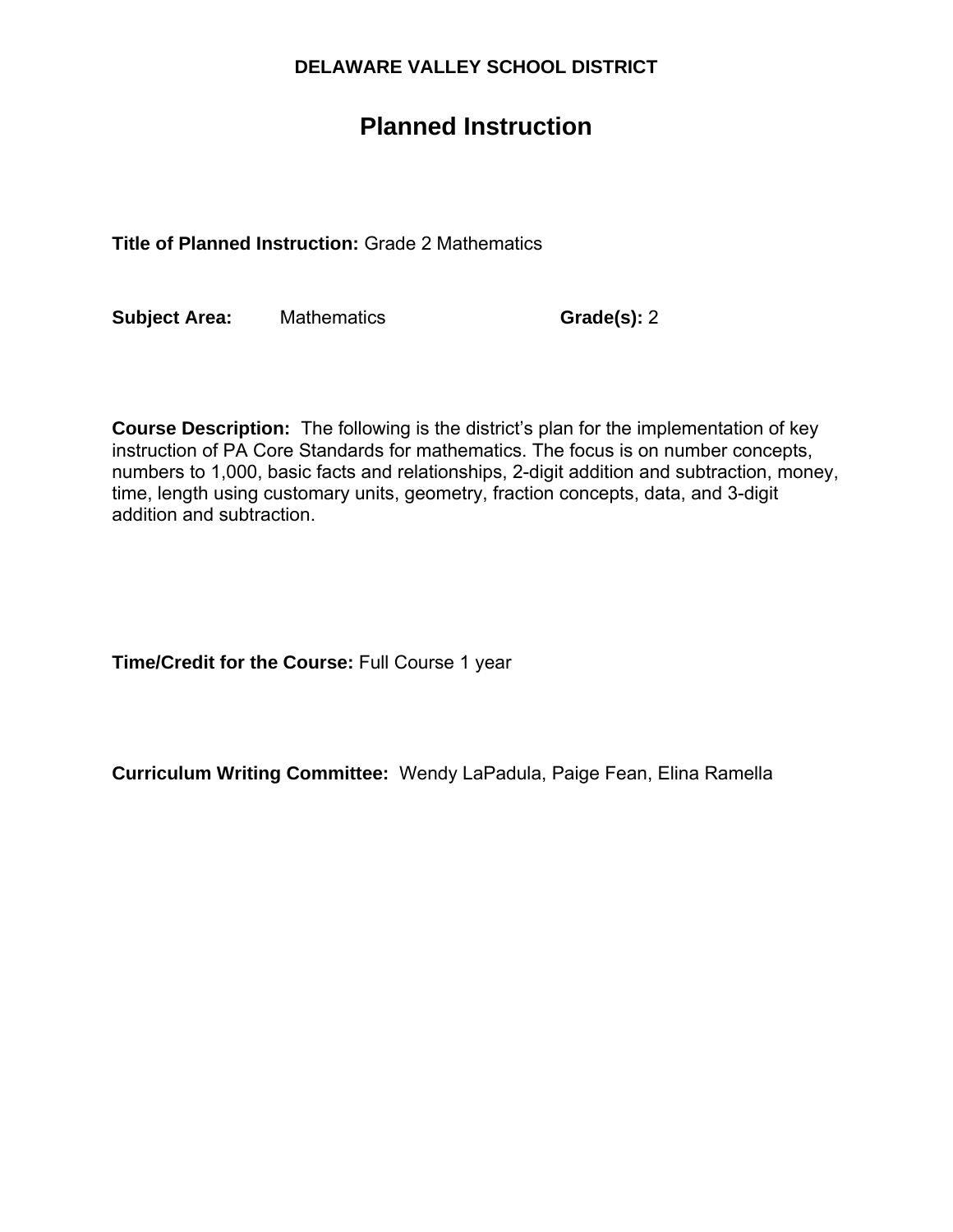# **Curriculum Map**

## 1. **Marking Period One**

Number Concepts (16 days) Numbers to 1,000 (20 days) Basic Facts & Relationships (9 days)

## 2. **Marking Period Two**

Basic Facts & Relationships Continued (10 days) 2-digit Addition (20 days) 2-digit Subtraction (15 days)

# 3. **Marking Period Three**

2-digit Subtraction Continued (4 days) Money & Time (11 days) Length in Customary Units (15 days) Geometry and Fraction Concepts (11 days) Data (4 days)

#### 4. **Marking Period Four**

Data Continued (2 days) 3-digit Addition & Subtraction (17 days) Getting Ready for Third Grade (26 days)

- equal groups of 2
- equal groups of 5
- equal groups of 10
- hour before and hour after
- fraction models: thirds and sixths
- fraction models: fourths and eighths
- compare fraction models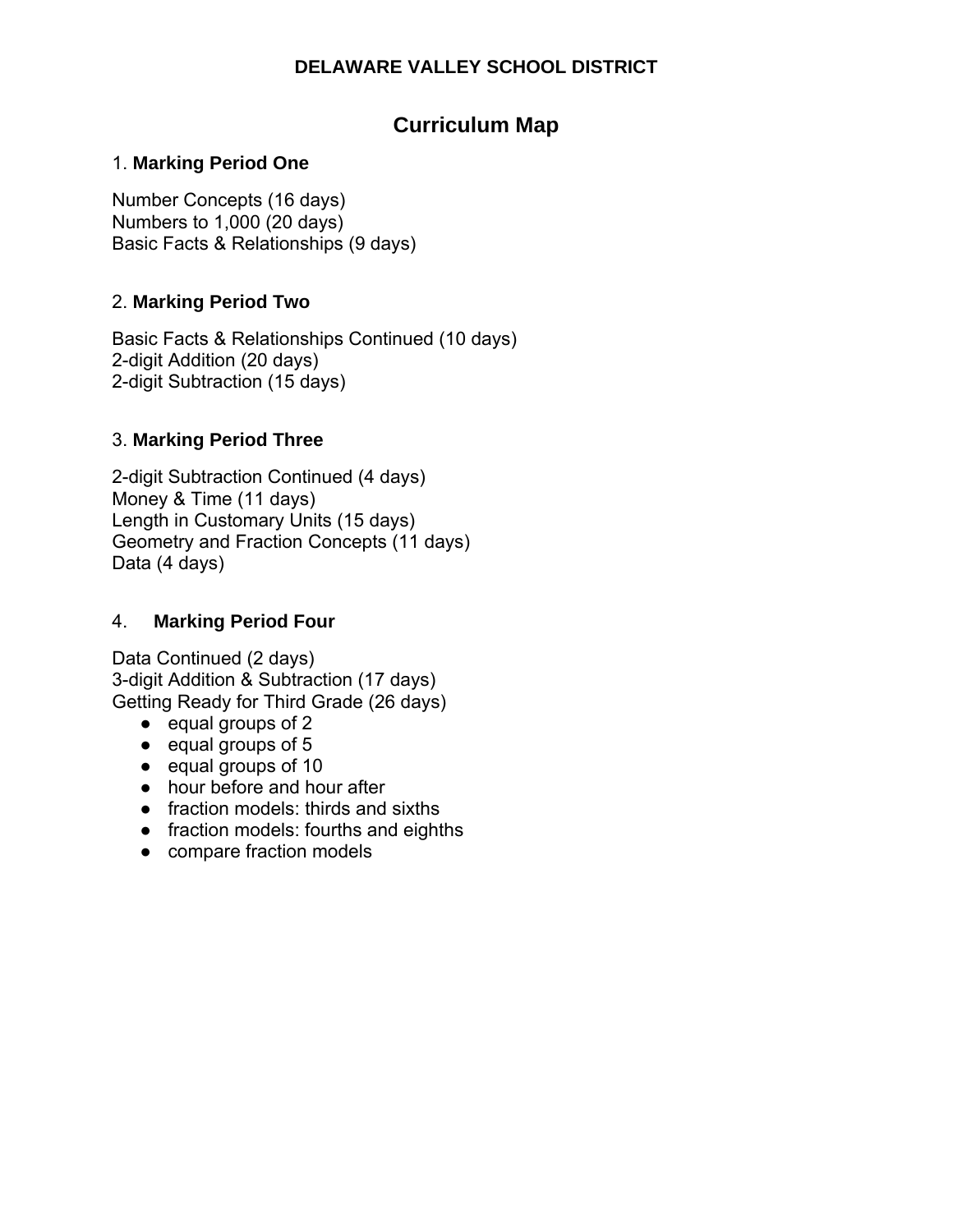# **Curriculum Plan**

**Mathematical Standard Areas:** Number and Operations

-Numbers and operations in Base Ten

Algebraic Concepts

-Operations and algebraic thinking

-Expressions and equations

**Standards Addressed:** CC.2.1.2. B.1, CC2.1.2. B.2,

Link to Standards in SAS

http://static.pdesas.org/content/documents/PA%20Core%20Standards%20Mathematics %20PreK-12%20March%202014.pdf

#### **Goals:**

Students will understand even and odd numbers

Students will skip count by 5's 10's and 100's

Students will understand that each of the digits in a number represent amounts of ones, tens, and hundreds

Students will read, and write numbers using base‐ten numerals, word form, expanded form Students will use place value to determine which number would come before or after a given number

Students will compare numbers using place value to determine which number has a greater/lesser value

Students will compare numbers using correct symbols

#### **Objectives:**

- Identify the value of a number based on what place it holds (DOK Level-1)
- Tell numbers to 1,000 using base ten numbers, word form, and expanded form (DOK Level‐1)
- Differentiate that the three digits of a three-digit number represent amounts of hundreds, tens, and ones. (DOK Level-3)
- Mentally add or subtract 10 or 100 to a given number 100-900 (DOK Level-2)
- Recall the number before or after a given number DOK Level-1)
- Compare numbers based on their value from least to greatest or greatest to least (DOK Level‐2)
- Write an expression to compare two numbers using the correct symbol based on their meanings (DOK – Level-3)
- Differentiate whether a group of objects is an odd or even number. (DOK Level-3)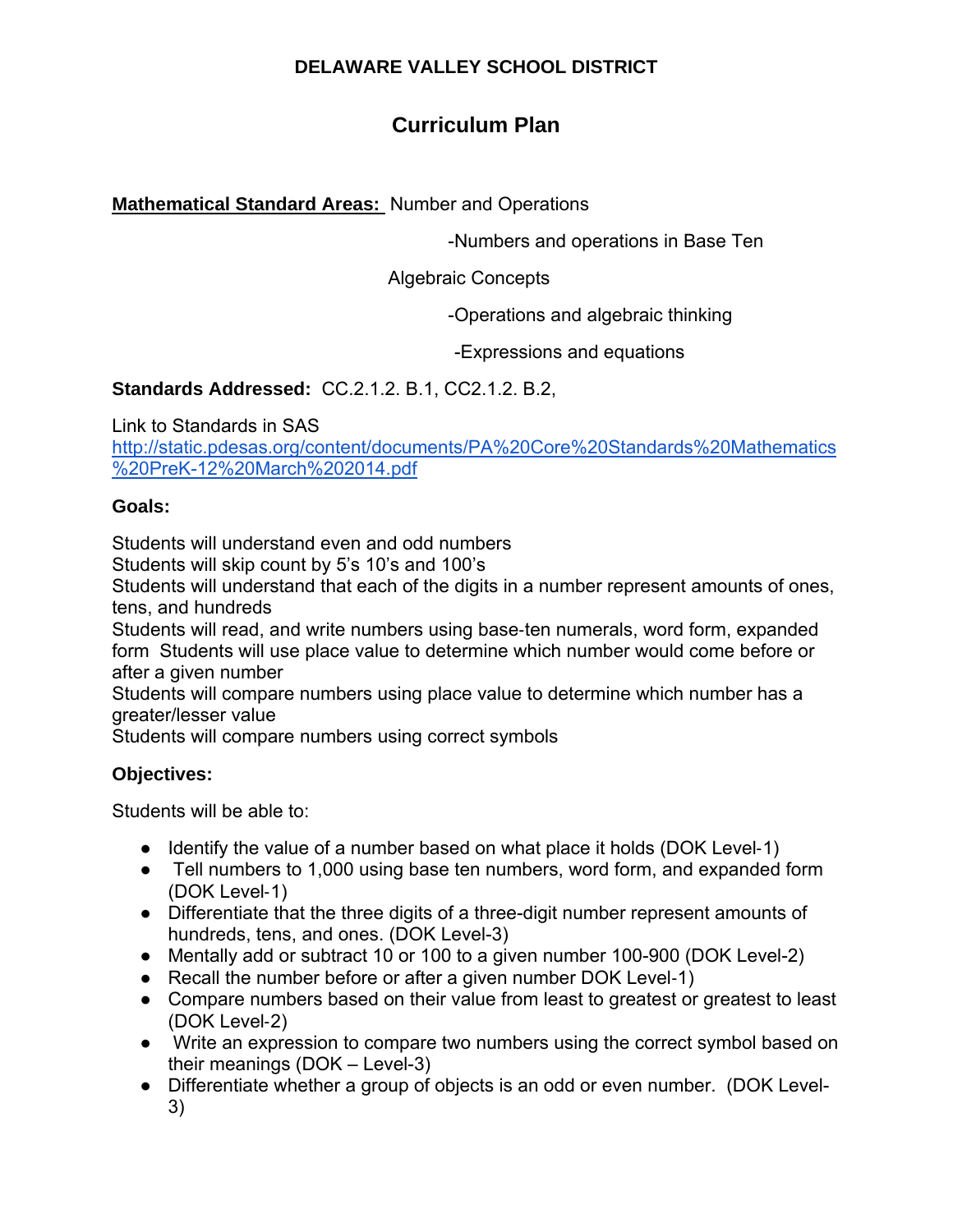# **Curriculum Plan**

**Mathematical Standard Areas:** Numbers and Operations,

- Counting and cardinality

- Numbers and operations in base ten

Algebraic Concepts

**Standards Addressed:** CC.2.2.2. A.1, CC.2.2.2. A.2, CC.2.2.2. A3, CC.2.1.2. B.1, CC.2.1.2. B.2, CC.2.1.2B3

Link to Standards in SAS

http://static.pdesas.org/content/documents/PA%20Core%20Standards%20Mathematics %20PreK-12%20March%202014.pdf

#### **Goals:**

Students will add and subtract fluently within 20

Students will use addition within 20 to solve one‐ and two‐ step word problems involving situations of adding to, putting together, and comparing with unknowns in all positions. Students will use subtraction within 20 to solve one‐ and two‐ step word problems involving situations of taking apart, taking from, and comparing with unknowns in all positions.

Students will employ different strategies to find sums and differences of 2 1‐digit numbers.

Students will determine if order is important when adding or subtracting

Students will use the relationship between addition and subtraction to find missing numbers in all positions

Students will use mental math when adding and subtracting

Students will understand that each of the digits in a number represent amounts of ones, tens, and hundreds

Students will read, and write numbers using base-ten numerals, word form

Students will use place value to determine which number would come before or after a given number

Students will compare numbers using place value to determine which number has a greater/lesser value

Students will use correct symbols when comparing numbers

Students will fluently use addition within 100 to solve one- and two- step word problems involving situations of adding to, putting together, and comparing with unknowns in all positions

Students will use subtraction within 100 to solve one- and two- step word problems involving situations of taking apart, taking from, and comparing with unknowns in all positions

Students will employ different strategies to find sums and differences of 2 2-digit numbers

Students will use mental math when adding and subtracting

Students will add up to 4 2-digit numbers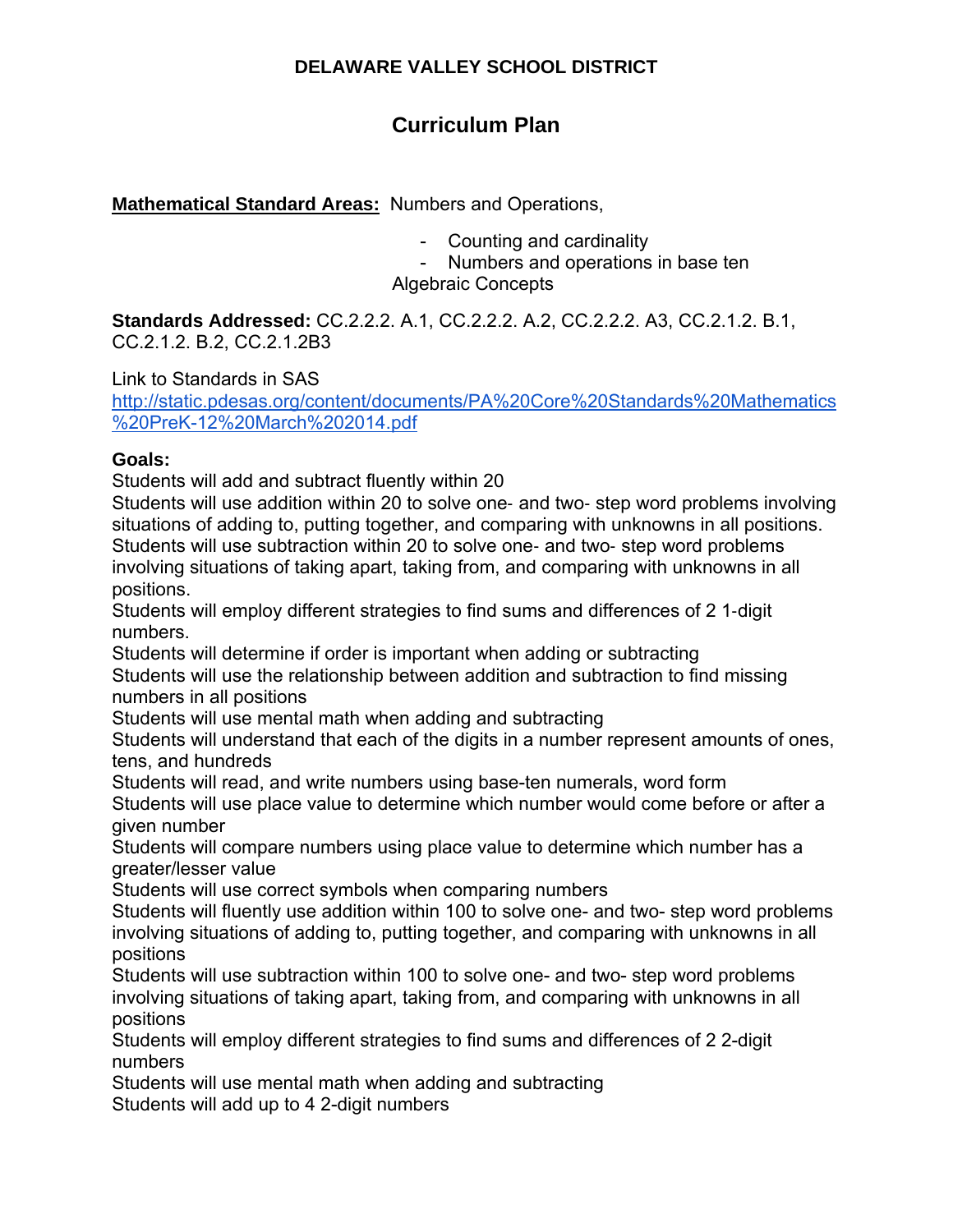#### **Objectives:**

- Connect content vocabulary when appropriate (DOK Level 4)
- Apply tools (number lines, 100's charts, and other manipulatives) to develop a foundation of addition and subtraction (DOK Level 4)
- Recall addition and subtraction facts within 20 (DOK Level 1)
- Construct models to represent addition and subtraction expressions (DOK- Level 2)
- Interpret the representation of models for addition and subtraction expressions (DOK Level 2)
- Apply known combinations to add 2 or more combinations and tell whether order is important when combining addends (DOK Level 4)
- Apply known combinations to subtract 2 numbers and tell whether the order the numbers are subtracted is important to finding a correct solution (DOK Level 4)
- Connect mental strategies when adding and subtracting numbers within 20 (DOK Level 4)
- Create strategies that can be used to formulate addition and subtraction number sentences to solve stories about joining and separating (DOK Level 4)
- Summarize the strategies they used to solve addition and subtraction problems and will compare them with the strategies of others (DOK Level 2)
- Connect subtraction facts to addition facts (DOK Level 4)
- Create an expression to represent any number (DOK Level 4)
- Analyze the value of a number based on what place it holds (DOK Level-4)
- Identify numbers to 100 using base ten numbers and word form (DOK Level-2)
- Compare the number before or after a given number DOK Level-3)
- Compare numbers based on their value from least to greatest or greatest to least (DOK Level-3)
- Create an expression to compare two numbers using the correct symbol DOK Level-4)
- Apply tools such as number lines, 100s charts, and other manipulatives to develop an understanding of adding or subtracting 2 2-digit numbers (DOK Level-4)
- Construct models to represent addition and subtraction expressions involving 2 2-digit numbers (DOK- Level 2)
- Interpret the representation of models for addition and subtraction expressions involving two 2-digit numbers (DOK Level- 2)
- Apply mental strategies when adding and subtracting numbers involving two 2 digit numbers (DOK Level -4)
- Create strategies that can be used to formulate addition and subtraction number sentences to solve stories about joining and separating (DOK Level -4)
- Summarize the strategies they used to solve addition and subtraction problems and will compare them with the strategies of others (DOK Level -2)
- Compare strategies used to add and subtract 2 2-digit numbers with the strategies of others (DOK Level -2)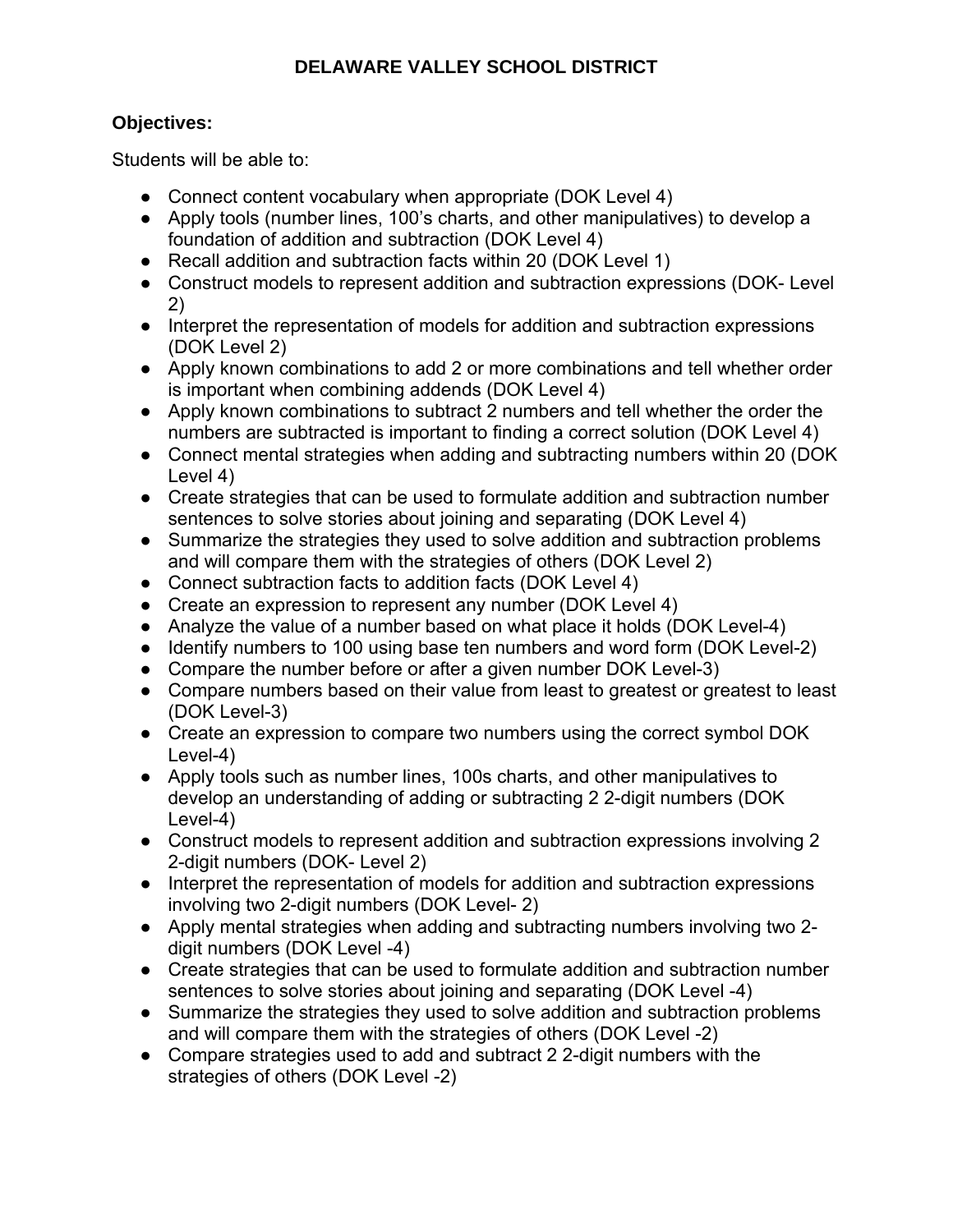# **Curriculum Plan**

#### **Mathematical Standard Areas:** Measurement, Data, and Probability (Money)

-Measurement and data

#### Standards Addressed: CC.2.4.2.A.3

Link to Standards in SAS http://static.pdesas.org/content/documents/PA%20Core%20Standards%20Mathematics %20PreK-12%20March%202014.pdf

#### **Goals:**

Students will use the appropriate signs when representing money Students will name and identify the value of coins and paper currency Students will solve addition and subtraction problems involving money Students will solve addition and subtraction word problems involving money Students will count collections of coins Students will show amounts in multiple ways

#### **Objectives:**

- Identify coins by their names and values (DOK Level-1)
- Calculate the value of a group of coins and paper currency (DOK Level-1)
- Compare different coin equivalencies (DOK Level-3)
- Distinguish correct sign when writing money (DOK Level-2)
- Apply concepts to construct solutions to story problems involving adding and subtracting money (DOK Level‐4)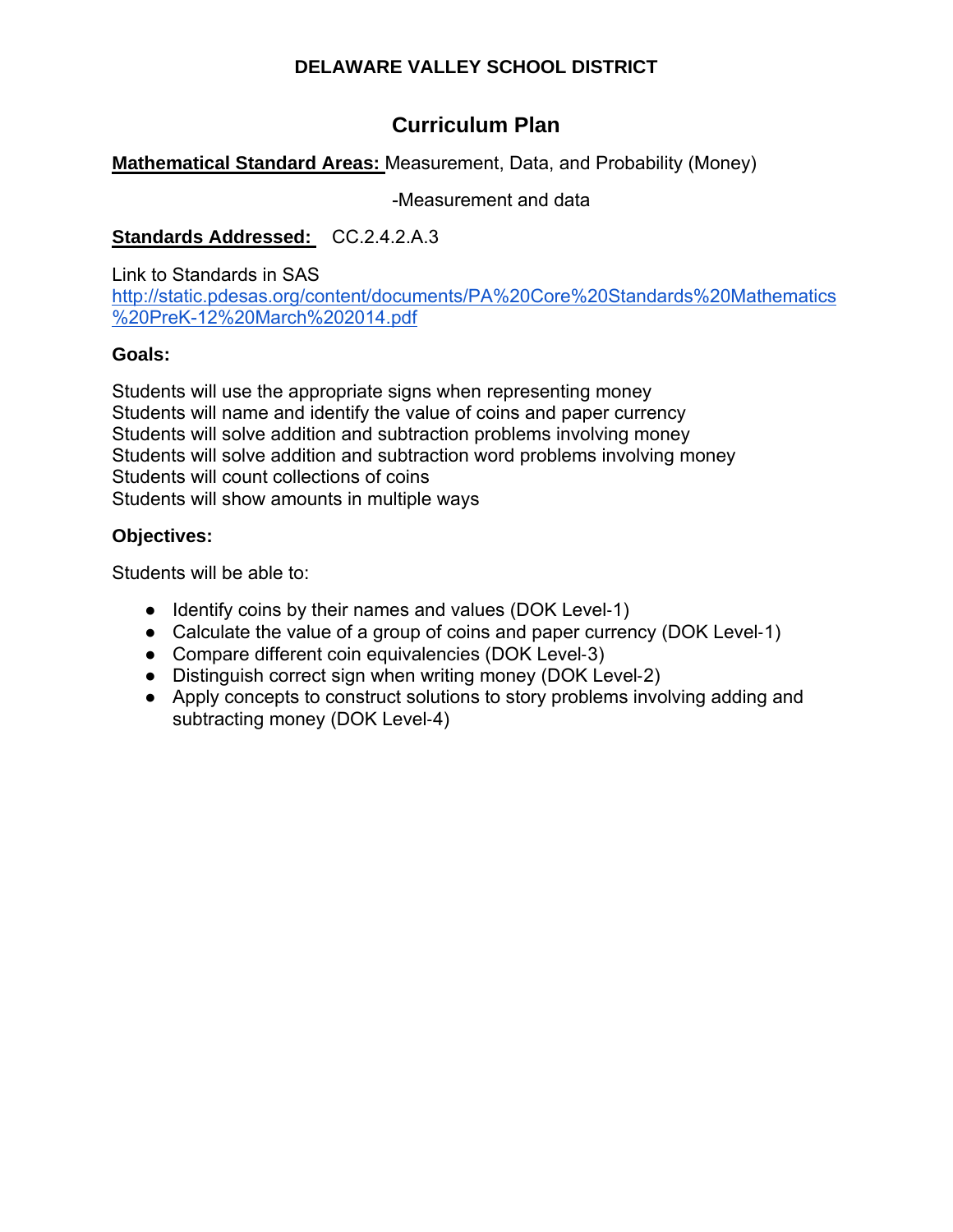# **Curriculum Plan**

## **Mathematical Standard Areas:** Measurement, Data, and Probability (Time)

-Measurement and data

## **Standards Addressed:** CC.2.4.2. A.2

Link to Standards in SAS http://static.pdesas.org/content/documents/PA%20Core%20Standards%20Mathematics %20PreK-12%20March%202014.pdf

#### **Goals:**

Students will associate analog time with digital time Students will read time to 5 minutes Students will associate AM and PM with designated periods of time

## **Objectives:**

- Name, tell, and notate time to five minutes (DOK Level-1)
- Tell the number of minutes in an hour, half hour and quarter hour (DOK Level-1)
- Tell time to 5 minutes (DOK Level- 1)
- Connect, apply, and relate skip counting and content vocabulary (DOK Level 4)
- Distinguish whether an event occurs in the AM or the PM part of the day (DOK Level‐2)
- Compare analog time to digital time (DOK Level-2)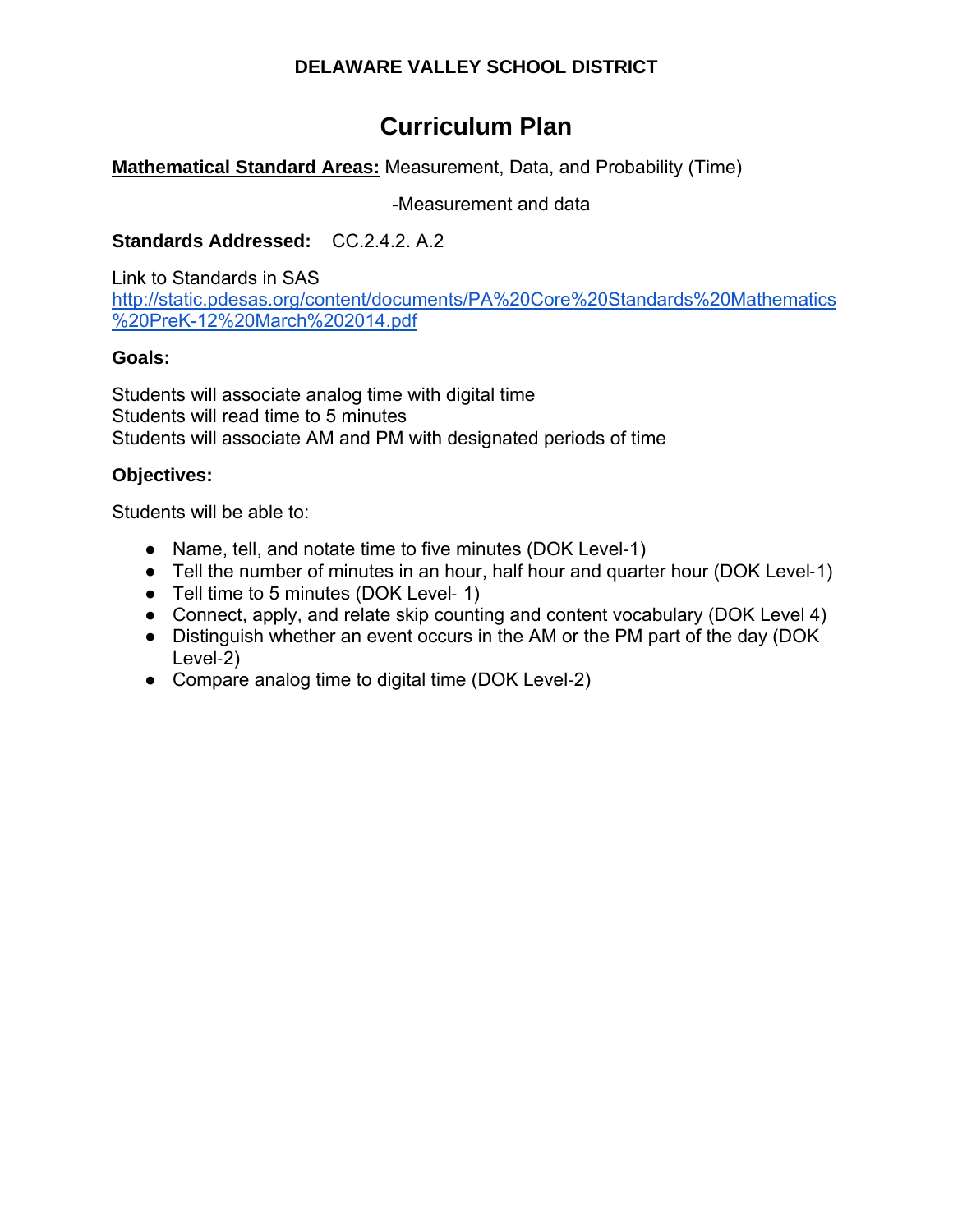# **Curriculum Plan**

**Mathematical Standard Areas:** Measurement, Data, and Probability (Length in Customary Unit)

-measurement and data

 **Standards Addressed:** CC.2.4.2. A.1, CC.2.4.2. A.4, CC.2.4.2. A.6

Link to Standards in SAS

http://static.pdesas.org/content/documents/PA%20Core%20Standards%20Mathematics %20PreK-12%20March%202014.pdf

#### **Goals:**

Students will identify the tools used to measure length

Students will estimate and measure lengths of objects using non‐standard and standard units of measure

Students will compare the lengths of objects using standard units of measurement Students will add and subtract in inches Students will use line plots to display measurement data

#### **Objectives:**

- Estimate the length of an object (DOK Level -2)
- Investigate and measure length in non-standard and standard units of measure (DOK Level‐1, Level -3)
- Measure and analyze the same object more than once using two different units of measure (DOK Level‐1, Level -4)
- Calculate the solution to word problems involving lengths with the same unit of measure (DOK Level‐1)
- Analyze the lengths of objects (DOK Level-4)
- Collect and display data of objects measured using a line plot (DOK Level -2)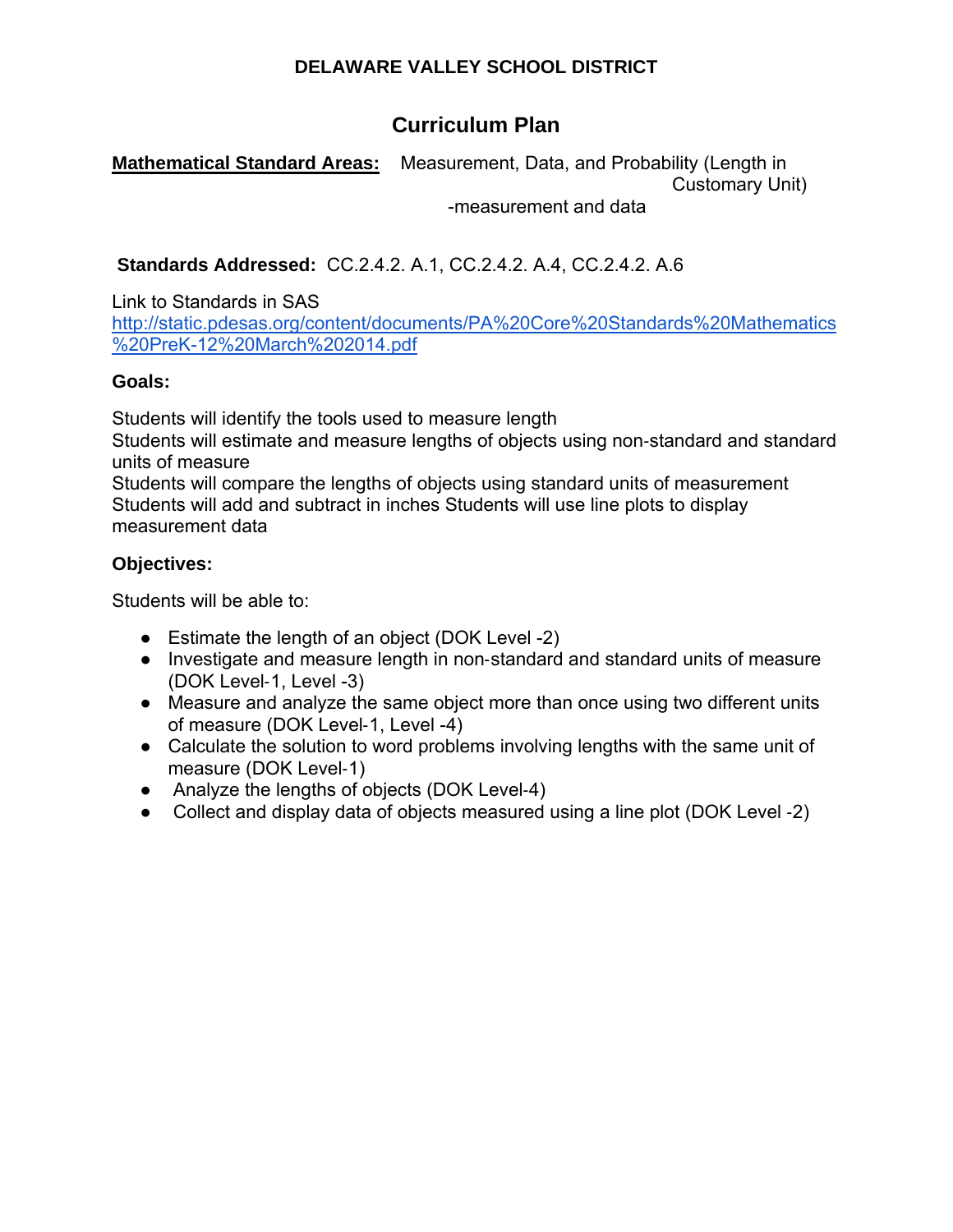# **Curriculum Plan**

#### **Mathematical Standard Areas:** Geometry

-Geometry

#### **Standards Addressed:** CC.2.3.2. A.1

Link to Standards in SAS http://static.pdesas.org/content/documents/PA%20Core%20Standards%20Mathematics %20PreK-12%20March%202014.pdf

#### **Goals:**

Students will analyze 2‐D and 3‐D shapes and identify them by their attributes Students will identify angles within shapes Students will build 2-D and 3-D shapes

#### **Objectives:**

- Identify, sort, and name 2-D shapes based on the number of sides the shape has (DOK Level- 1)
- Identify, sort, and name 3-D shapes based on their attributes (DOK Level-1)
- Match 3-D shapes with the plane shape used to make its face (DOK Level-1)
- Identify angles within shapes (DOK Level-1)
- Compare different 2-D and 3-D shapes based on their attributes (DOK 3)
- Construct 2-D and 3-D shapes based on specified attributes (DOK 3)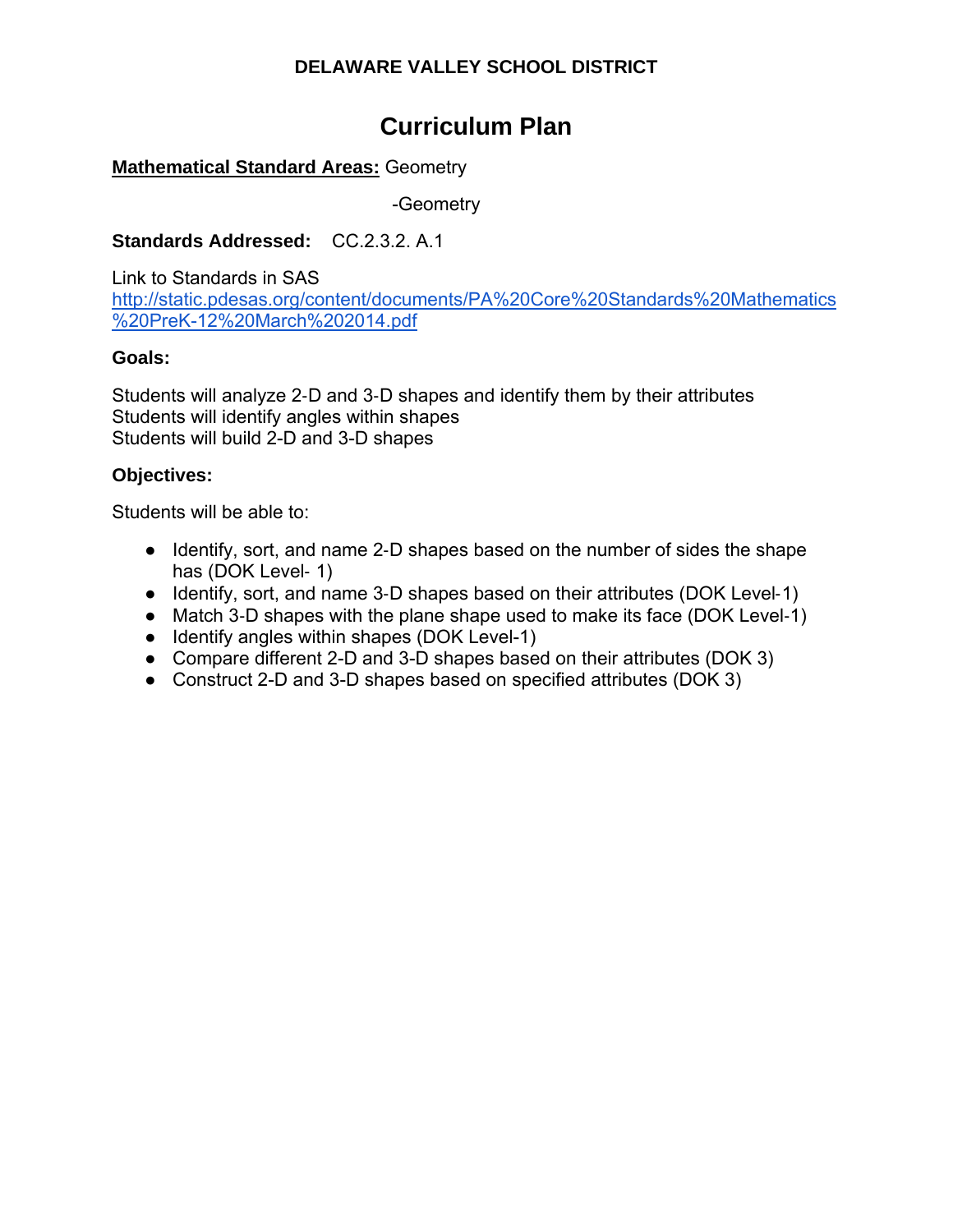# **Curriculum Plan**

#### **Mathematical Standard Areas:** Geometry

-Fractions

## **Standards Addressed:** CC.2.3.2. A.2

Link to Standards in SAS

http://static.pdesas.org/content/documents/PA%20Core%20Standards%20Mathematics %20PreK-12%20March%202014.pdf

#### **Goals:**

Students will recognize wholes and equal parts of shapes Students will match a fraction with its name and numerical representation Students will divide shapes into halves, thirds and fourths Students will divide a shape into a fraction in more than one way for the same fraction Students will describe equal parts of shapes

## **Objectives:**

- Draw fraction representations for halves, thirds and fourths (DOK Level-1)
- Use the correct terminology when identifying a fractional representation (DOK Level-1)
- Match fractions with the correct numerical representation (DOK Level-1)
- Show how a given fraction can be made in different ways with the same shape (DOK Level‐2)
- Partition circles and rectangles into two, three, or four equal shares. (DOK Level-2)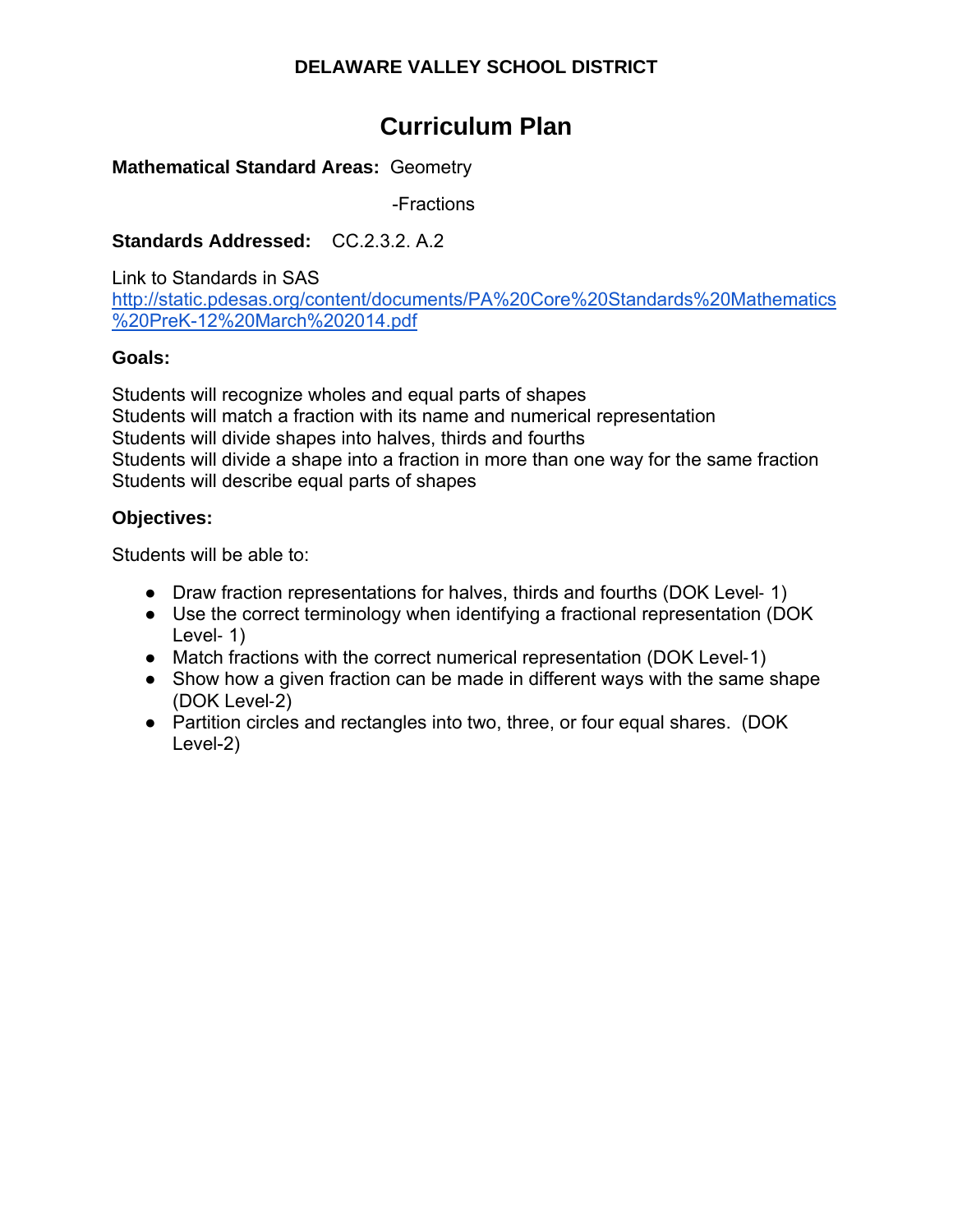# **Curriculum Plan**

# **Mathematical Standard Areas:** Measurement, Data, and Probability

-Measurement and Data

#### **Standards Addressed:** CC.2.4.2. A.4

Link to Standards in SAS http://static.pdesas.org/content/documents/PA%20Core%20Standards%20Mathematics %20PreK-12%20March%202014.pdf

#### **Goals:**

Students will gather data Students will read picture graphs Students will organize data into tally charts and graphs Students will describe data Students will analyze and compare data

#### **Objectives:**

- Collect data (DOK Level- 2)
- Compare data found on a graph (DOK Level-3)
- Create a line plot, pictograph and bar graph to represent data (DOK Level-4)
- Summarize information found on a graph (DOK Level-2)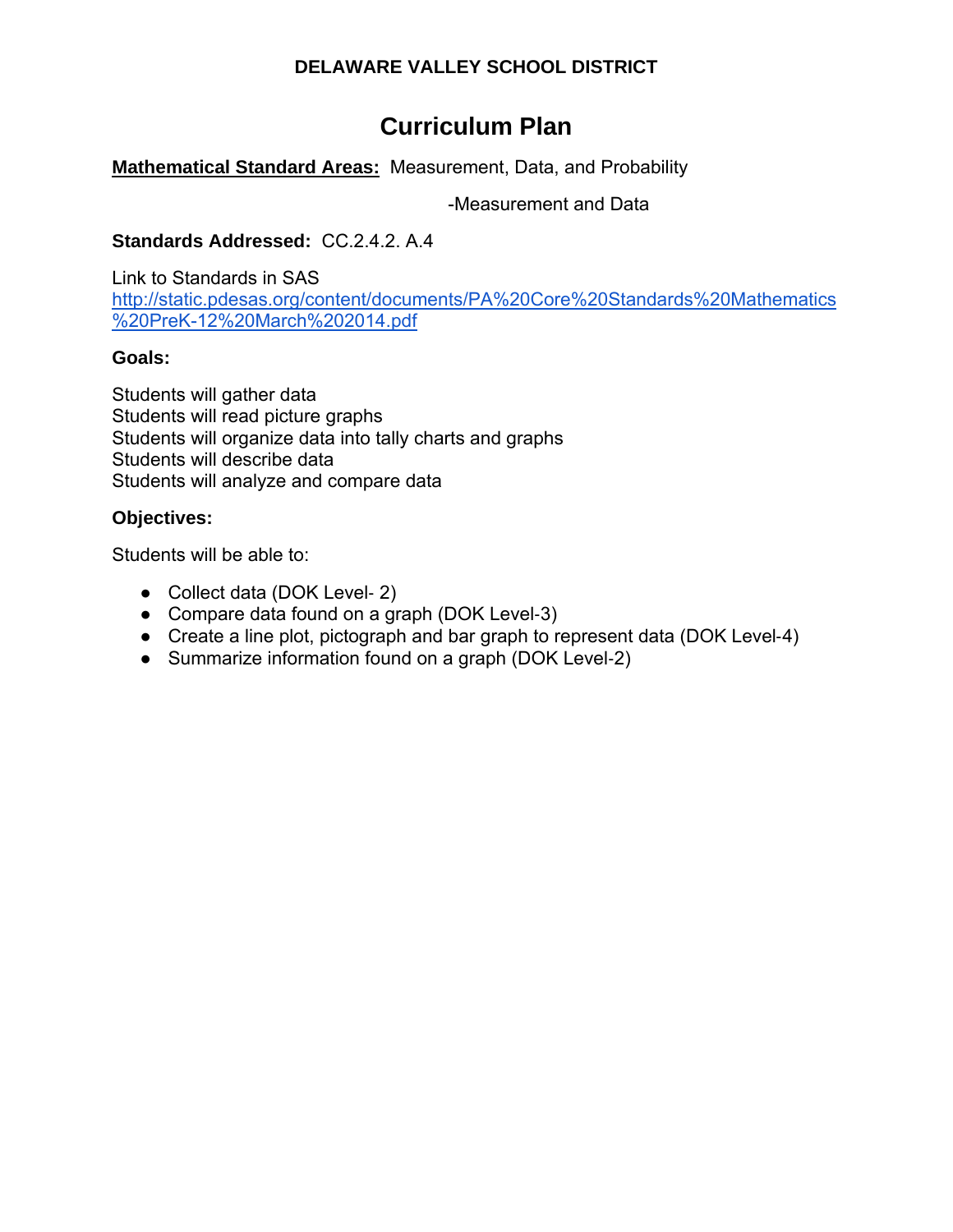# **Curriculum Plan**

#### **Mathematical Standard Areas:** Numbers and Operations

-numbers and operations in base ten

## **Standards Addressed:** CC.2.1.2. B.3

Link to Standards in SAS http://static.pdesas.org/content/documents/PA%20Core%20Standards%20Mathematics %20PreK-12%20March%202014.pdf

#### **Goals:**

Students will develop strategies for adding and subtracting numbers up to 1000 Students will use mental math with multiples of 10 and 100 when adding and subtracting Students will relate and explain strategies for adding and subtracting

#### **Objectives:**

- Construct strategies for adding and subtracting 3-digit numbers (DOK Level-3)
- Use mental math when adding and subtracting 3-digit numbers (DOK Level-1)
- Use concrete regrouping strategies (DOK Level-2)
- Show and share the strategies they have developed for adding and subtracting (DOK Level‐2)
- Construct equivalent expressions for a number (DOK Level-2)